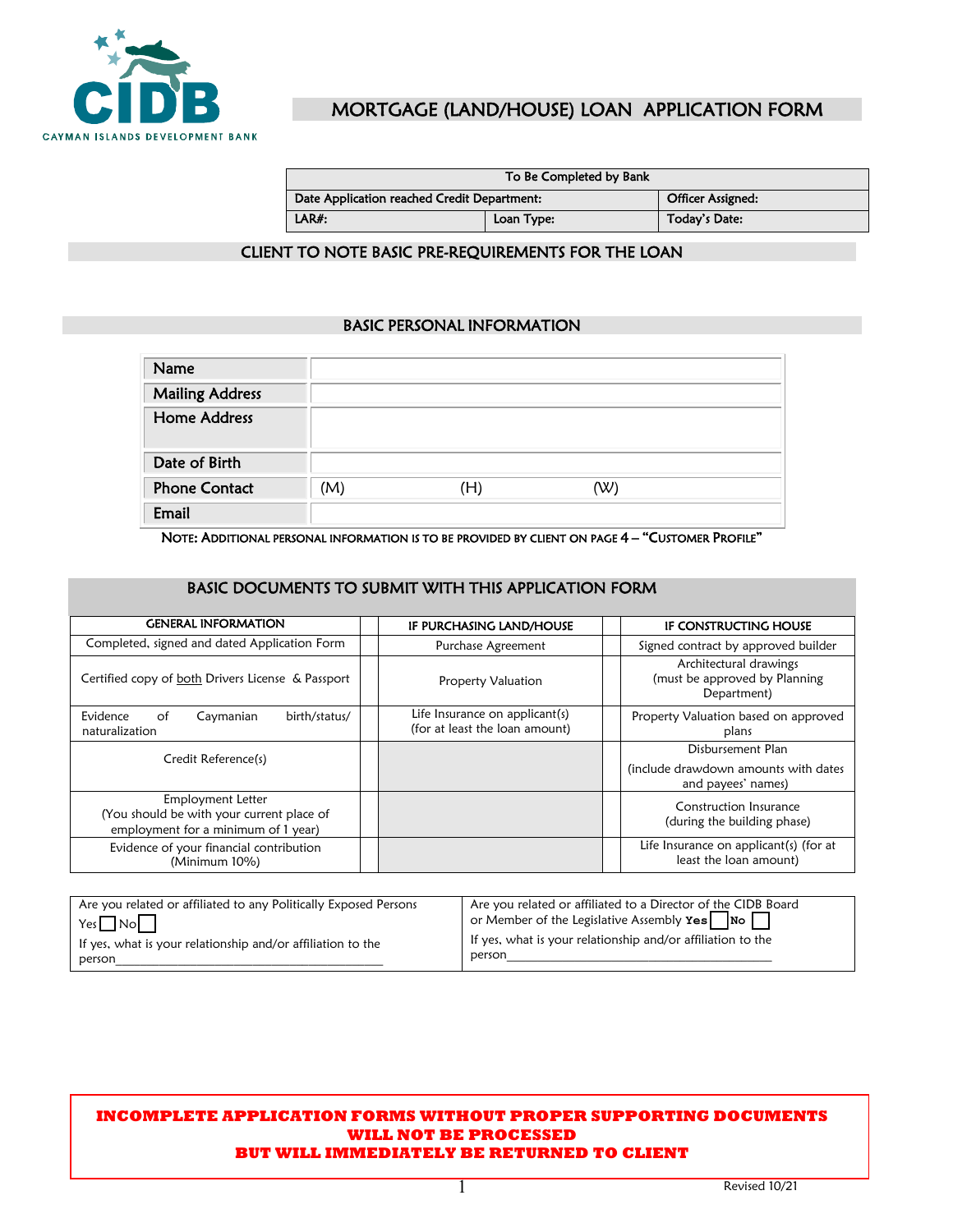### BASIC PROJECT INFORMATION

Total cost of Project: \$………………………… Client Contribution: \$ ……………………………………………………………

| Sources of financial contribution: |  |
|------------------------------------|--|
|                                    |  |
|                                    |  |
|                                    |  |
|                                    |  |

| Breakdown of the loan requested | Amount |
|---------------------------------|--------|
|                                 |        |
|                                 |        |
| <b>TOTAL</b>                    |        |

Г

## APPLICANTS' JOINT MONTHLY INCOME & EXPENSE STATEMENT

| <b>INCOME</b>                                                       |                             |                       |             |    |                     |         |
|---------------------------------------------------------------------|-----------------------------|-----------------------|-------------|----|---------------------|---------|
|                                                                     |                             | Applicant             |             |    | Co-Applicant        |         |
| Full-time job<br>٠                                                  |                             | \$                    |             | \$ |                     |         |
| Part-time job<br>$\blacksquare$                                     |                             | \$                    |             | \$ |                     |         |
| Other<br>٠                                                          |                             | \$                    |             | \$ |                     |         |
|                                                                     | Sub-total                   | \$                    |             | \$ |                     |         |
|                                                                     |                             |                       |             |    | <b>TOTAL INCOME</b> | $\zeta$ |
|                                                                     |                             | Rent/Mortgage         |             | \$ |                     |         |
|                                                                     |                             |                       | Food        |    | \$                  |         |
|                                                                     |                             |                       | Electricity |    | \$                  |         |
|                                                                     |                             | Living Expenses       | Telephone   |    | \$                  |         |
| <b>EXPENSES</b><br>(Combined for<br>Applicant & Co-<br>Application) |                             |                       | Water       |    | \$                  |         |
|                                                                     |                             |                       | Cable       |    | \$                  |         |
|                                                                     |                             |                       | Other       |    | \$                  |         |
|                                                                     |                             |                       | Car         |    | \$                  |         |
|                                                                     | <b>Insurance Costs</b>      | House                 |             | \$ |                     |         |
|                                                                     |                             |                       | Life        |    | \$                  |         |
|                                                                     |                             |                       | Car         |    | \$                  |         |
|                                                                     | Loan Payments               | Education             |             | \$ |                     |         |
|                                                                     |                             |                       | Personal    |    | \$                  |         |
|                                                                     |                             |                       | Other       |    | \$                  |         |
|                                                                     | <b>Credit Card Payments</b> |                       |             |    | \$                  |         |
|                                                                     | Transportation              |                       |             |    | \$                  |         |
| Recreation                                                          |                             |                       |             |    | $\overline{\zeta}$  |         |
|                                                                     | <b>Other Expenses</b>       |                       |             |    | \$                  |         |
|                                                                     |                             |                       |             |    | \$                  |         |
|                                                                     |                             | <b>TOTAL EXPENSES</b> |             |    |                     | \$      |
| DIFFERENCE (INCOME - EXPENSES)                                      |                             |                       |             |    | \$                  |         |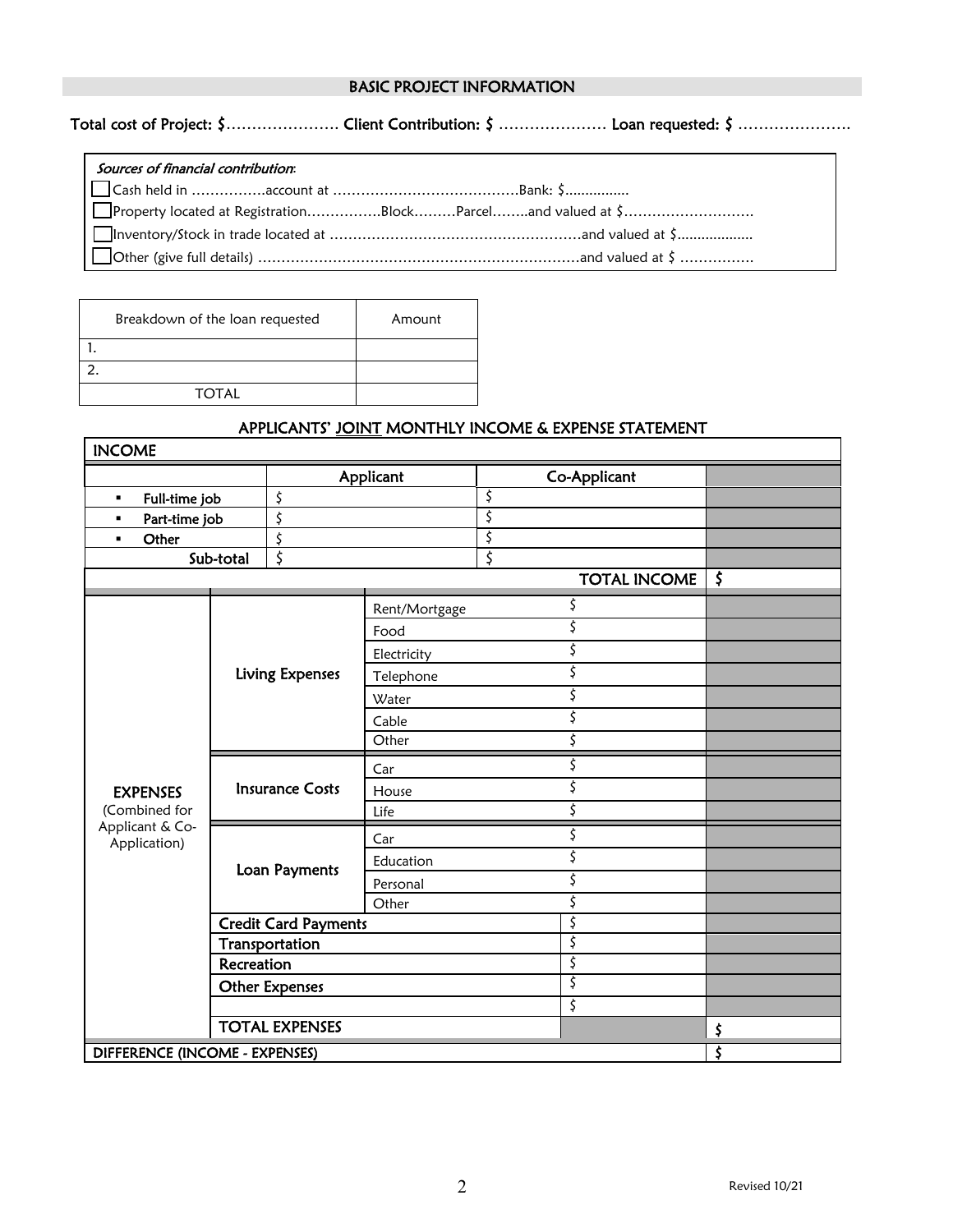### APPLICANTS' BALANCE SHEET

(Combined for Applicant & Co-Applicant)

| <b>ASSETS</b>       |  |  | <b>LIABILITIES</b>             |  |  |
|---------------------|--|--|--------------------------------|--|--|
|                     |  |  |                                |  |  |
| Cash                |  |  | Bank Loan #1                   |  |  |
| Investments         |  |  | Bank Loan #2                   |  |  |
|                     |  |  | Loan from Credit Union         |  |  |
|                     |  |  | <b>Balance on Credit Cards</b> |  |  |
|                     |  |  | Sub-Total                      |  |  |
| Household Furniture |  |  | Other Debts                    |  |  |
| Appliances          |  |  |                                |  |  |
| Vehicle             |  |  | <b>Total Liabilities</b>       |  |  |
| <b>Real Estate</b>  |  |  |                                |  |  |
| Other Assets        |  |  | Net Worth                      |  |  |
|                     |  |  | (Assets - Liabilities)         |  |  |
| <b>Total Assets</b> |  |  | Total Liabilities & Net Worth  |  |  |

### APPLICANT'S CREDIT INFORMATION AT OTHER INSTITUTIONS

| <b>Name of Bank</b>    |  |
|------------------------|--|
| <b>Type of Account</b> |  |
| <b>Loan Type</b>       |  |
| <b>Year Obtained</b>   |  |
| <b>Loan Amount</b>     |  |
| <b>Loan Balance</b>    |  |
| <b>Monthly payment</b> |  |
| <b>Loan Term</b>       |  |
| <b>Security</b>        |  |

I/We agree to give permission to CIDB to obtain financial/credit information on the above accounts in our names. Applicant:………………………… Date:…………. Co-Applicant: ………………………..Date:………………

## DECLARATION BY APPLICANT/C0-APPLICANT

I/We understand also that the information provided in this Application Form is true and correct and it has been supplied for the purpose of obtaining a mortgage finance loan from CIDB. I/We agree that the CIDB will be notified promptly in writing of any material change in the above information presented and my/our financial position.

I/We also hereby agree that if any information contained herein proves false or misleading, each and all of the loans of the undersigned, at the Bank's option, shall become immediately due and payable.

I/We also agree that CIDB will be notified promptly in writing of any material change in my/our financial position.

If borrowing for property, I/We declare that I/We:

- 1. Are first time homeowner(s) and that I/we have no other residential property in my/our name
- 2. Declare that the property shall be at all times for personal use or that of my immediate family
- 3. Understand that the property under consideration cannot be sold, exchanged, sublet or rented during the currency of this loan.

Signed this day of 202\_\_\_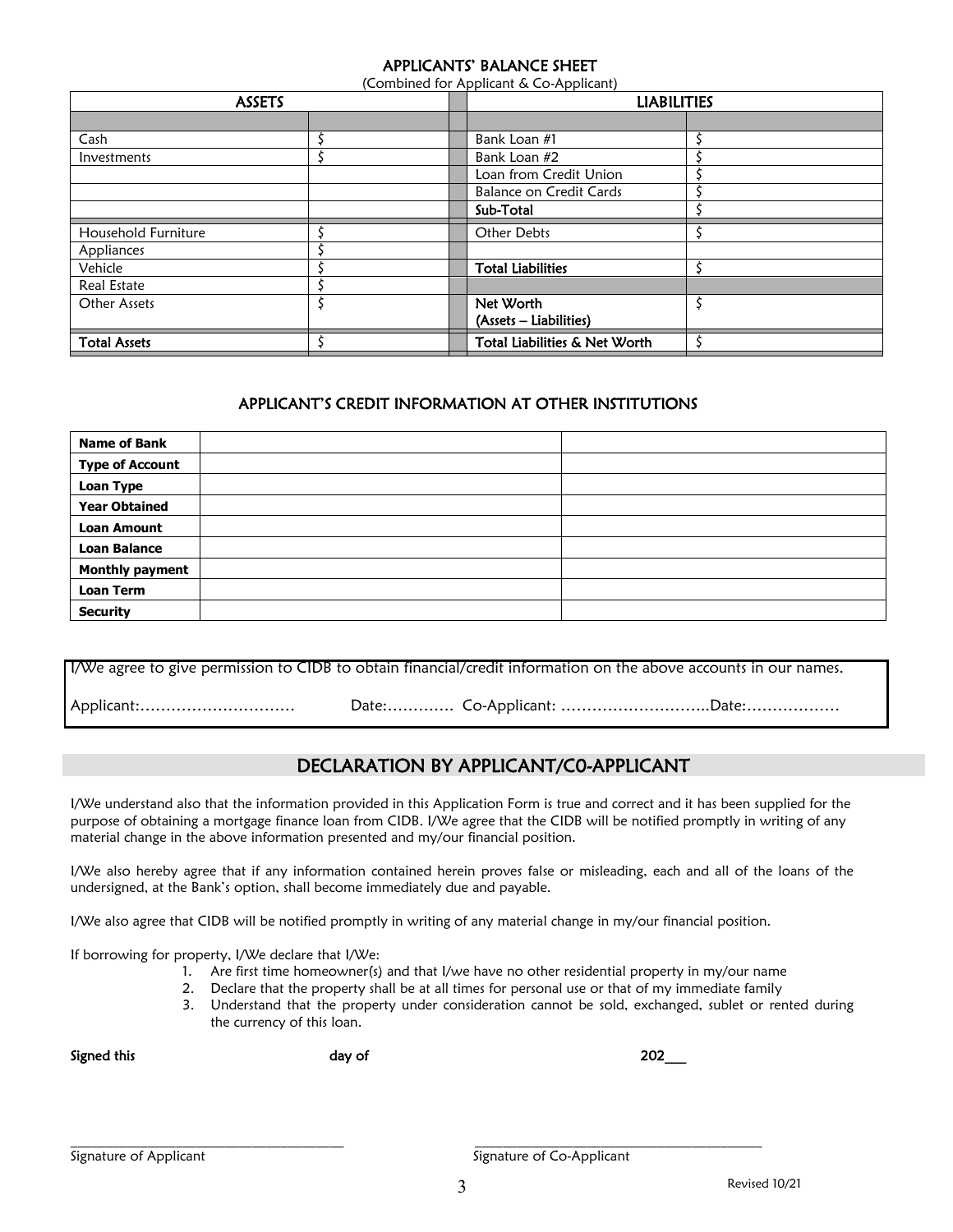| <b>Customer Identification Code</b>                                                                     |          |                                                |      |                       |        |  |  |
|---------------------------------------------------------------------------------------------------------|----------|------------------------------------------------|------|-----------------------|--------|--|--|
| <b>ISLANDS DEVELOPMENT BANK</b>                                                                         |          |                                                |      |                       |        |  |  |
|                                                                                                         |          | <b>Customer Profile</b>                        |      |                       |        |  |  |
| TO BE SUPPORTED BY (A) CERTIFIED COPY OF DRIVER'S LICENSE & (B) CERTIFIED COPY OF PASSPORT PICTURE PAGE |          |                                                |      |                       |        |  |  |
|                                                                                                         |          |                                                |      |                       |        |  |  |
|                                                                                                         |          |                                                |      | # of Dependents _____ |        |  |  |
|                                                                                                         |          |                                                |      |                       |        |  |  |
| Cayman Status: O Birth ○ Status O Naturalization Proof:                                                 |          |                                                |      |                       |        |  |  |
| PEP Status: O Yes O No If Yes Explain:                                                                  |          |                                                |      |                       |        |  |  |
|                                                                                                         |          |                                                |      |                       |        |  |  |
|                                                                                                         |          |                                                |      |                       | Months |  |  |
| Mailing Address:                                                                                        |          | Residential Address:                           |      |                       |        |  |  |
|                                                                                                         |          |                                                |      |                       |        |  |  |
|                                                                                                         |          |                                                |      |                       |        |  |  |
|                                                                                                         |          |                                                |      |                       |        |  |  |
|                                                                                                         |          |                                                |      |                       |        |  |  |
|                                                                                                         |          |                                                |      |                       |        |  |  |
|                                                                                                         |          |                                                |      |                       |        |  |  |
| <b>Emergency Contact or Next of Kin</b>                                                                 |          |                                                |      |                       |        |  |  |
|                                                                                                         |          |                                                |      |                       |        |  |  |
| Name                                                                                                    |          |                                                |      |                       |        |  |  |
|                                                                                                         |          |                                                |      |                       |        |  |  |
|                                                                                                         |          |                                                |      |                       |        |  |  |
|                                                                                                         |          | Client Specimen Signature (please sign in box) |      |                       |        |  |  |
|                                                                                                         |          |                                                |      |                       |        |  |  |
|                                                                                                         |          |                                                |      |                       |        |  |  |
|                                                                                                         | Data     | (FOR CIDB USE ONLY)<br>By                      | Date |                       |        |  |  |
|                                                                                                         | Received |                                                |      |                       |        |  |  |
|                                                                                                         | Inputted |                                                |      |                       |        |  |  |
|                                                                                                         | Verified |                                                |      |                       |        |  |  |
|                                                                                                         |          |                                                |      | Revised 10/21         |        |  |  |